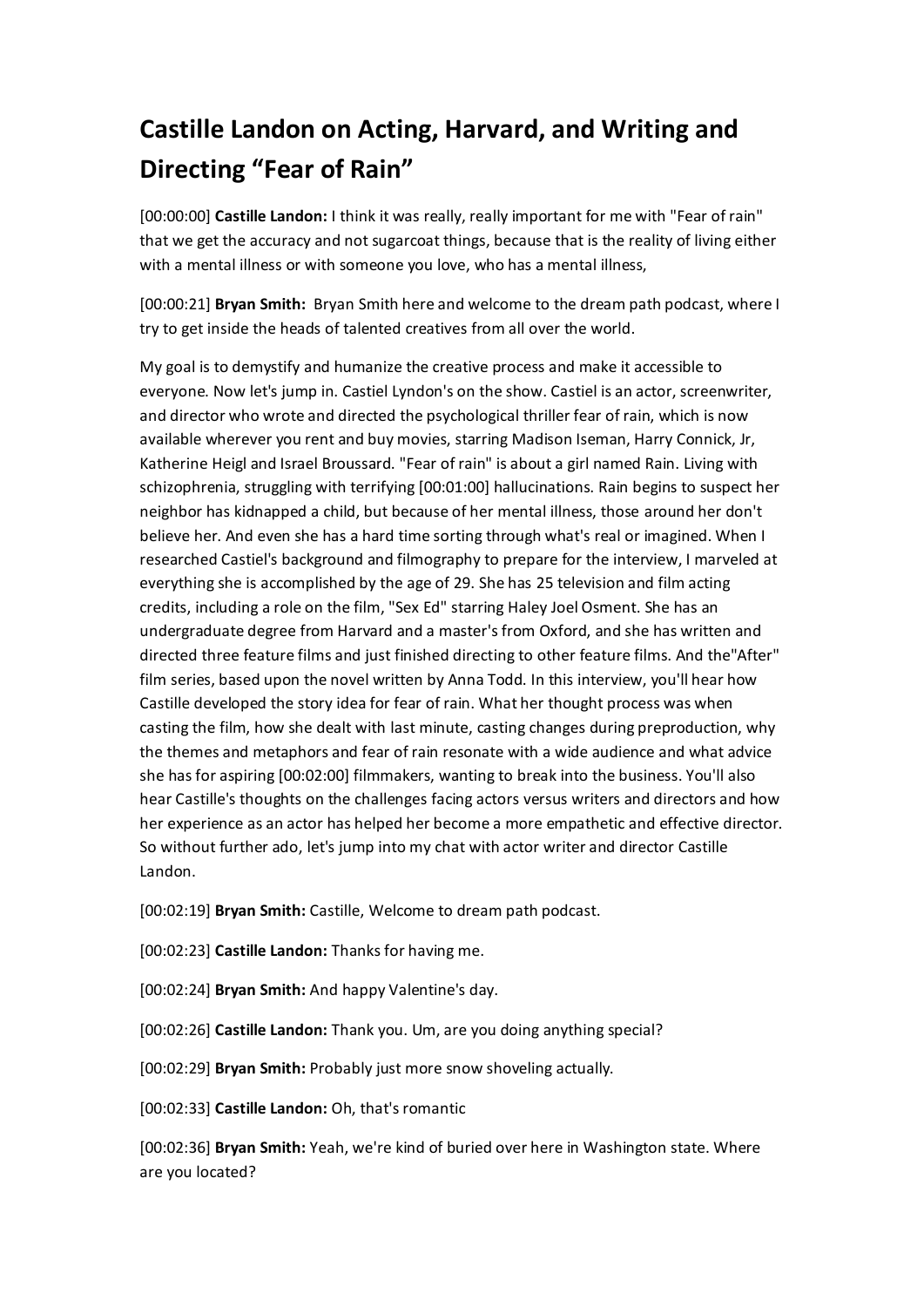[00:02:40] **Castille Landon:** I'm actually in Florida right now. So kind of the opposite. It's like humid and muggy and gross.

[00:02:46] **Bryan Smith:** Oh yeah. I've been in that Florida heat and humidity, and I used to live in Houston, so I understand the oppressiveness of the humidity.

[00:02:56] **Castille Landon:** Yeah, oppressive is how I describe it too. And [00:03:00] like, you know, when you're in school, they tell you about the atmosphere of Venus and how it's like so strong. It would just crush you.

[00:03:08] I feel like that's what it's like going outside right now. Not right now, like in a couple of months, it will be like that.

[00:03:15] **Bryan Smith:** I hear you, when I was in Houston, I played football. And, uh, they take their football very seriously there. So I took it as a first period class. They would wash my clothes. Uh, I would come back after school, another practice after school and football in the heat and Florida and Texas are both huge football States, I don't know how they do it.

[00:03:37] **Castille Landon:** Yeah. And your poor parents having to do that much laundry?

[00:03:41] **Bryan Smith:** No, they did my laundry for me. That's how, that's how seriously Texas takes their football. The high schools actually do the laundry for their house.

[00:03:49] **Castille Landon:** Nice. That's really nice.

[00:03:52] **Bryan Smith:** So you grew up in Florida?

[00:03:54] **Castille Landon:** I did. Yeah, until I was like 15 and then, I moved to LA [00:04:00] to act, And I did the whole homeschooling thing, and then eventually went to college, went back to LA and then just like with the pandemic, I sold my place in LA and moved for the first time since I was 15. So like almost 15 years, I just decided that was it. I needed to, and I actually, I didn't move back to Florida. I moved, I bought a place in Kentucky so that I could be near my horses.

[00:04:27] **Bryan Smith:** Wow. Well, that explains the, a horse themed screenplays, I guess.

[00:04:33] **Castille Landon:** Yeah, the first two. Yeah, it was kind of like an easy, nobody wants to make horse movies or like they don't really make them, well, and they're usually very expensive, but we have horses, so it was very easy for us to get those going. So it was like the best way to learn to do film I think is, is, you know, to make a film, as opposed to just going to film school,

[00:04:58] **Bryan Smith:** Going back to these screenplays of Albion and Apple of my eye, the horse theme to movies, you were saying that not many screenwriters like to tackle these screenplays and these subject matters, but you had access to horses and it sounds like you were following, following the old rule 'write what you know'.

[00:05:20] **Castille Landon:** Yeah. I mean, from a, from a writing standpoint, I don't know how many writers write about horses, but , I guess more from like a production and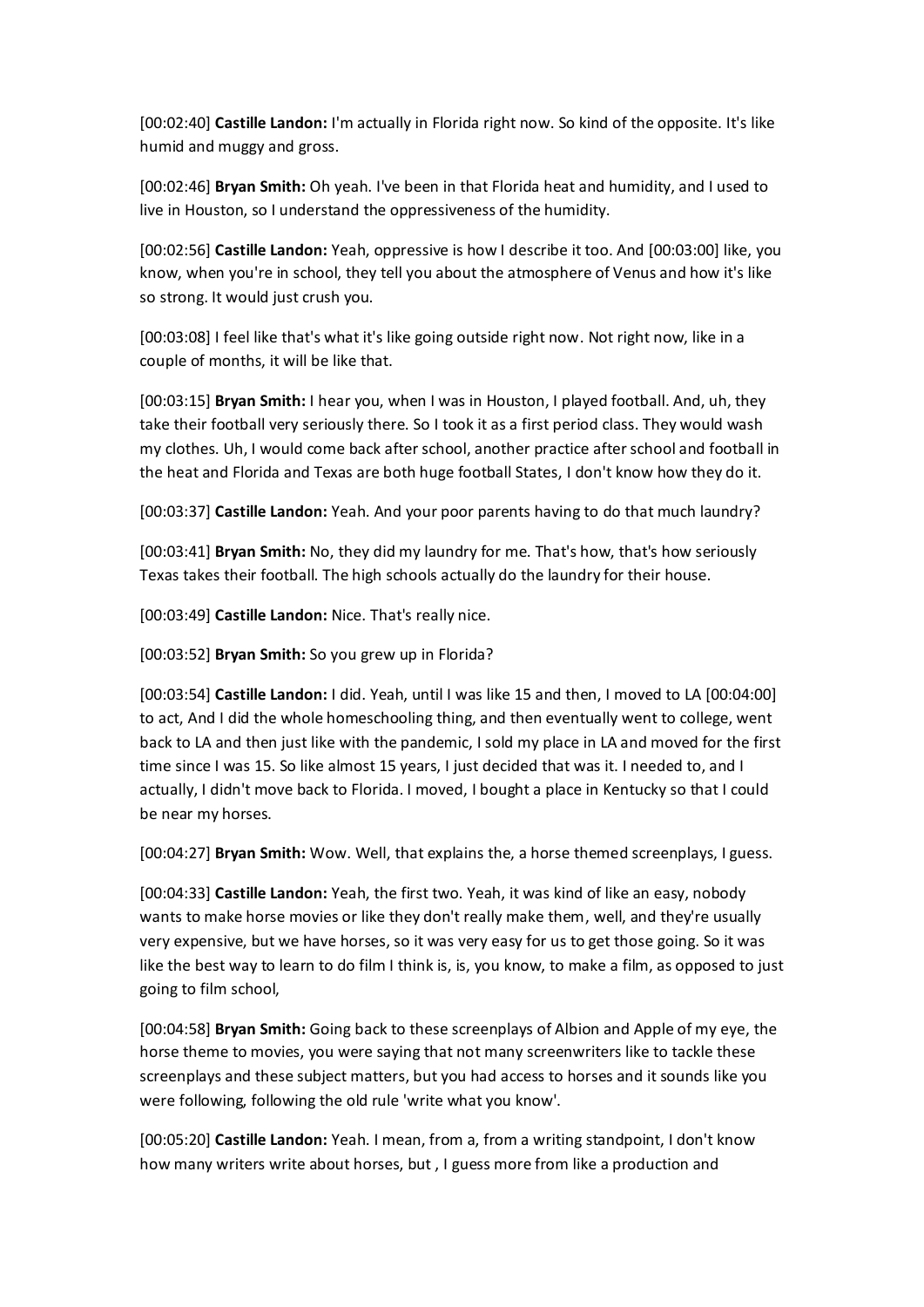directing standpoint, it was easy. So I kind of like my intention wasn't necessarily to set out, to write initially. , really I came at the, came at everything filmmaking, as a way of , Creating my own content in order to be able to act; and then I found out as I started doing that, I found myself being like, "Oh, I do, I have to do I have to go in front of the camera?" Like, can I just watch the actors doing what they do? And so it kind of like all naturally happened.

[00:05:59] **Bryan Smith:** So the writing process itself. I would imagine that there's a technical aspect of it that you can't learn in a creative writing program, even at Oxford and Harvard, like the actual formatting of the screenplay, and that's something you could probably get from books, but what did you get from your formal education, which is very impressive by the way, Harvard, undergrad, and Oxford masters for creative writing. What did you get from those programs? That has informed your approach to creative writing today.

[00:06:33] **Castille Landon:** So, I studied English and undergrad with an emphasis in Shakespearian literature and what I loved about that program was the diversity of just a liberal arts program and being able to learn from basically the best teachers in the world. I think that that's really the only thing that separates, or maybe not the only thing, but that's like the defining characteristic of what separates, you know, an [00:07:00] Ivy league school from a normal, you know, any other college, right is that teachers that are there are like, that is what they aspire to do, they aspire to teach.

[00:07:10] So it's kind of just a different experience learning from people like that. So I'm really lucky in that sense and because the caliber of the teachers, I was really able to sink my teeth into basically whatever I was learning and I think what's great about that. Is it really opened your eyes to a lot of different, everything is a story when you're taught by a great teacher, everything, because no matter whether it's science or even math, it all becomes kind of a story, as opposed to just like this thing we learn because we have to learn. So, I think being able, I'm like such an academic by heart. Honestly, if I could be in school forever, I would and that's because I like to study everything because I like to tell stories about those things, and the creative writing, which I did study at Oxford for my masters I think it really helped because I did this cross-genre kind of thing.

[00:08:08] Um, like it's not a screenwriting program or a poetry program, you're doing all, all of it. , and experimenting and what that does as a writer. I hadn't, realized, I guess because I was just writing screenplays at that time. Really. I learned how important. Different things are to incorporate, like, it really strengthened my screenwriting actually doing poetry, for instance, because poetry is, all about the economy of a language, right?

[00:08:42] Like you can't use too many words. Whereas, you know, when you're writing prose, what happened, you can really go on and on and on. But a screenplay is just like poetry in a lot of ways you have to have, you have to be concise with what you say. So, I think learning to kind of right across the media or genres or whatever, that was really helpful for me.

[00:09:05] **Bryan Smith:** And then the actual technical aspect of screenwriting. Did you take any courses in that or did you just order a few books that said field on screenwriting and all of the classes?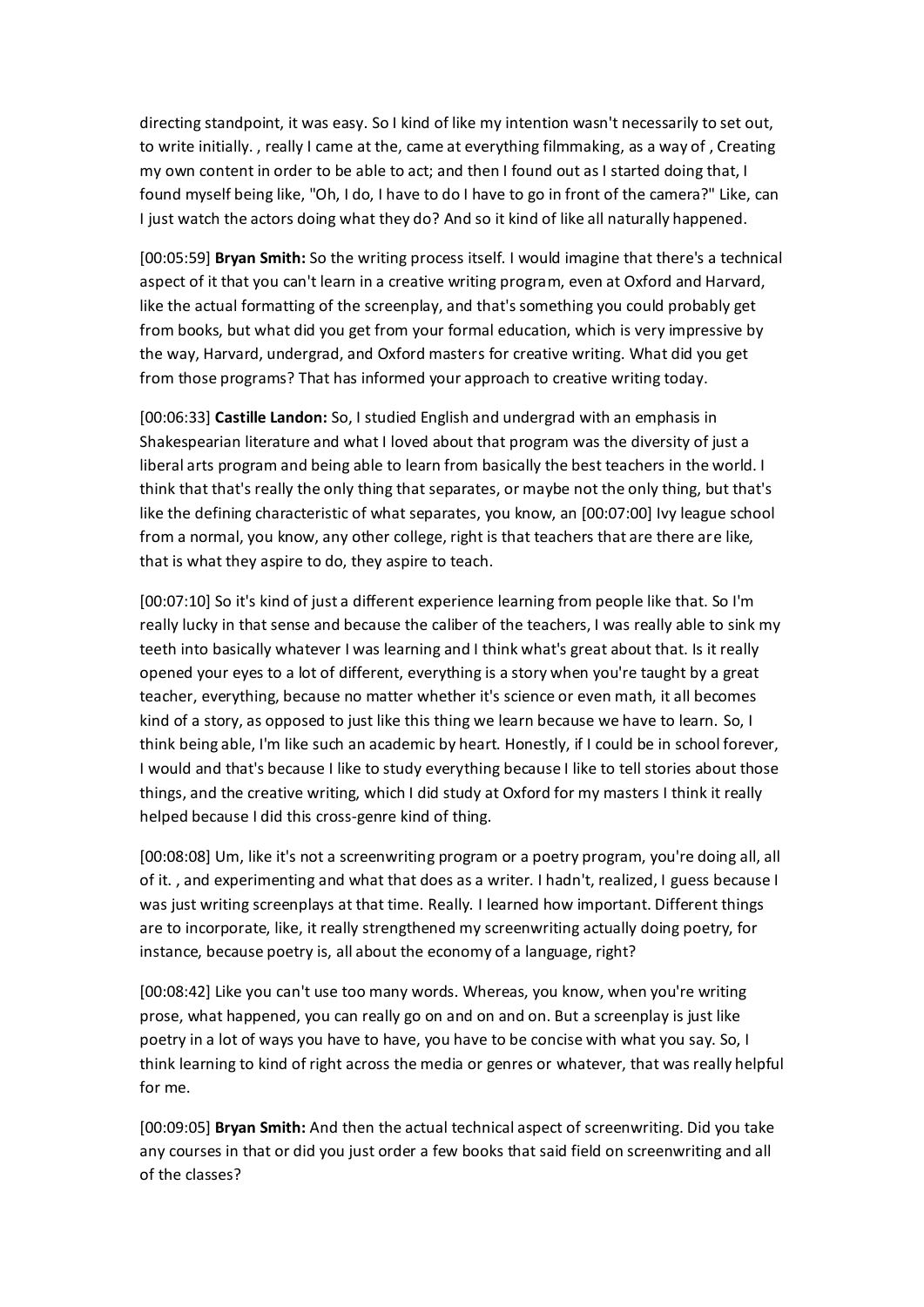[00:09:15] **Castille Landon:** Yeah, I ordered the classics. I think, you know, "Save the Cat!" Is probably my favorite of them. Um, and I think just getting like a formatting program, as far as like the actual technical elements. Do you mean like the formatting or you mean like doing a beat sheet and getting all of that stuff?

[00:09:36] **Bryan Smith:** Oh, all of it.

[00:09:37] **Castille Landon:** Yeah. I mean, I think the, the format side of it is just easiest to get a formatting program and it does it for you. And as far as the technical like setting things up. I am still learning that because I never want to do it, and I get into a [00:10:00] crunch when they don't every single time.

[00:10:04] **Bryan Smith:** So, when you were 15 and you were acting, were you dabbling in writing at that point?

[00:10:11] **Castille Landon:** Yeah, I would write, like I would write a monologue for myself. I would write my own scenes anytime. There was like an acting class that I would take, where we were supposed to find scenes that we really loved to perform, I would write them myself, because I mean, sometimes I wouldn't, but, but that's really, I think where it started. Was writing that, material to be able to play a character. I wanted to play because I just didn't see myself, up on screen a lot of the time, like, I didn't feel like I was represented very accurately and that there weren't interesting enough characters because I was a teenage girl and really like so many of the portrayals of teenage girls are kind of daft or they're just like a foil, so I wasn't really interested in any of that.

[00:11:03] **Bryan Smith:** So, you're in the acting world for a while. And then you head off into academia. And when you were in college, undergrad and doing your master's at Oxford, were you acting at that point, were you continuing to write creatively outside of school? What was your trajectory there? Creatively?

[00:11:21] **Castille Landon:** Um, so at some point during my undergrad, and I think it was pretty early on, I, I do remember I made, I made my first movie. Back there. I went to make "Albion" in Bulgaria. And I remember that because I would have to get up at like two in the morning to be able to Zoom like this whole pandemic thing where everybody's complaining about like, "Oh man, we have to do college from home", I actually did that a lot. Yeah. Because I was, I was working and, and working in Bulgaria full day, you know, you're 12 hour/14-hour day. And then logging on and, doing classes at that time. I can't remember what year that was though. So, I was working simultaneously all the way through both of my degrees.

[00:12:10] **Bryan Smith:** And the themes of disability in "Apple of My Eye" and in "Fear of Rain", was that intentional on your part to take a character and saddle them with these very specific rules of their world through that disability. And the reason I asked that is that I'm finding as I talk to more screenwriters, that. The more specific the world is the easier it is to tell that story in a compelling way, whether it's a specific setting, they're in a specific religion or science fiction set of rules, but here you've chosen schizophrenia for fear of rain and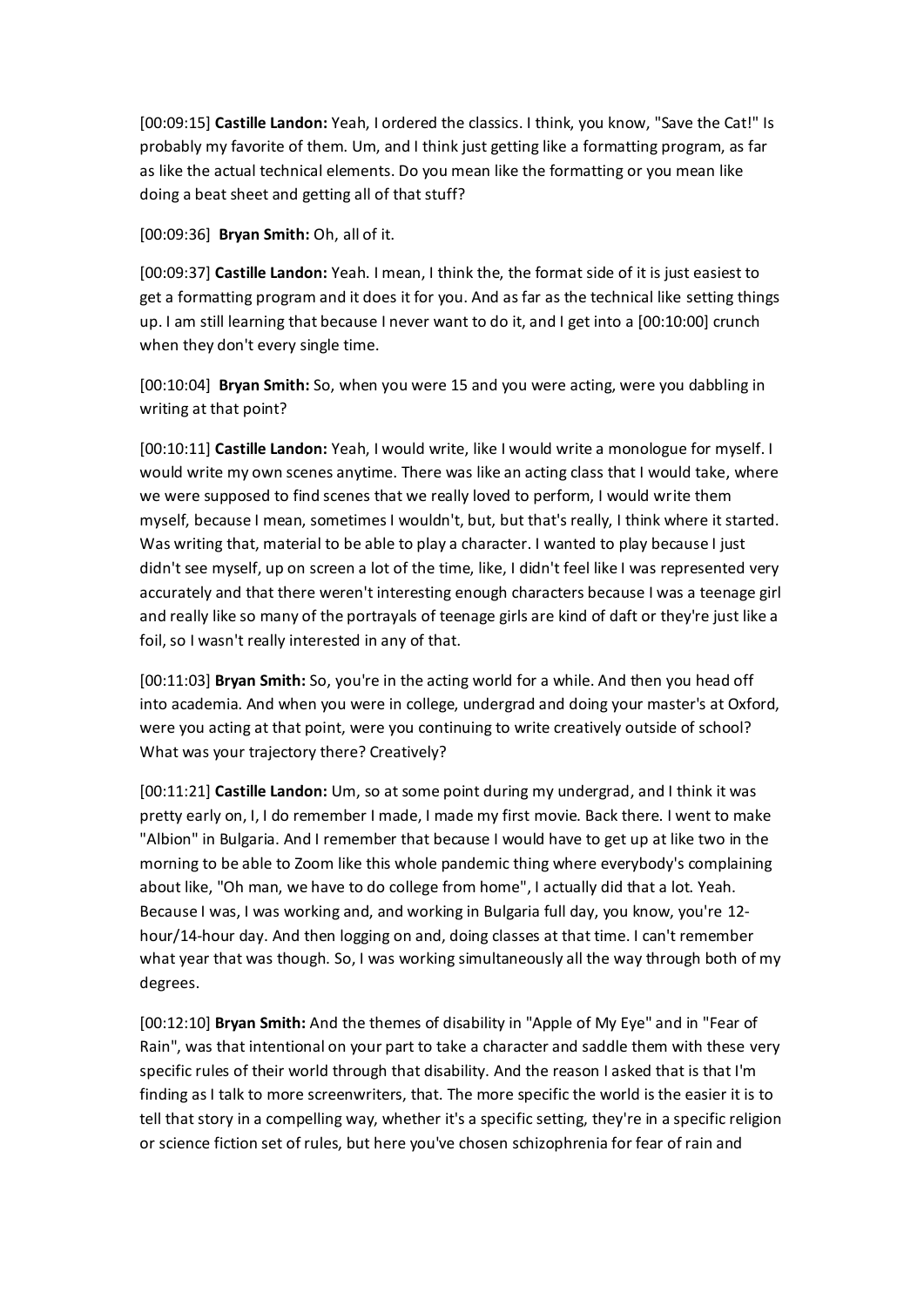blindness for "Apple of My Eye" to kind of create these specific rules and I'm wondering what your thoughts are on that device in storytelling.

[00:12:56] **Castille Landon:** Yeah, I think that's really interesting. I've never actually thought of it that way before. I mean, as far as like having rules set out, I actually, I think I really gravitate towards adapting novels or adapting existing material. So, I would say that's definitely something I love and probably a lot of writers love.

[00:13:17] I don't know, in those instances, whether I was consciously thinking of that though, or not, I think more, it's more a case of like, I had an interest in imagining what it would be like to go through life with something like schizophrenia or, or with, you know, being, visually impaired. And so, I wanted to explore that, for myself and also kind of give other people the opportunity to explore it through film.

[00:13:51] I think there's a lot of. Little communities of people or like niches that aren't represented in film. And that's what I'm really interested in seeing and doing , so I think that's where it came from with those. But I do think you have a really good point.

[00:14:11] **Bryan Smith:** It's interesting, because I read a lot about storytelling and screenwriting and one of the rules that kind of bubbles up to the surface as a common denominator is conflict, more conflict "that character needs more conflict", and when you have a character with a disability like schizophrenia, Which is largely not known to the audience. They don't have experience with it for the most part, same thing with blindness. I would imagine that that specificity really gives you a lot to work with as a storyteller and to let that unfold in a compelling way, and I used to work at a psychiatric hospital for teenagers, children, and teenagers, before I became an attorney before I became a podcaster; so it was interesting in "Fear of Rain" to see how you captured that disability and how you portrayed it. And one of the things I noticed that you did really well was the disconnect between the protagonist reign and her dad in terms of him trying to talk sense into her, and he would say, "do you hear yourself? Do you hear what you're saying?" And that look in her eye, like, what are you talking about? Like, there's, they're not speaking the same language. And when I had schizophrenia patients at the hospital, if you try to tell a joke to a schizophrenic who may be there may be their medication isn't right, or maybe they're just in a really low point in their illness um, they don't get it and they, they're just not on the same plane. And so I appreciated the research that you obviously did and put it on film so well done.

[00:15:58] **Castille Landon:** Thank you. Yeah, I have, I did do a lot of research and I think, you know, as you're saying that, I just realized this is actually one of my last scheduled interviews and I am sad that I just am realizing that I have dated two people who have very much spoken different languages because of mental illness or just neurodiversity, and it is very much, it's weird that it just took like, framing it in that way, for me to even realize that that, that is the case, right? Like you're speaking two different languages and yeah, that, that is exactly what John and Rain have going on. And both of them I think, are, are speaking, uh, you know, kind of general language of love, but yeah, the specificity of that, how they express themselves and where they are at any given moment is very different, and I think it was really, really important. For me with, with "Fear of Rain", that we get the accuracy and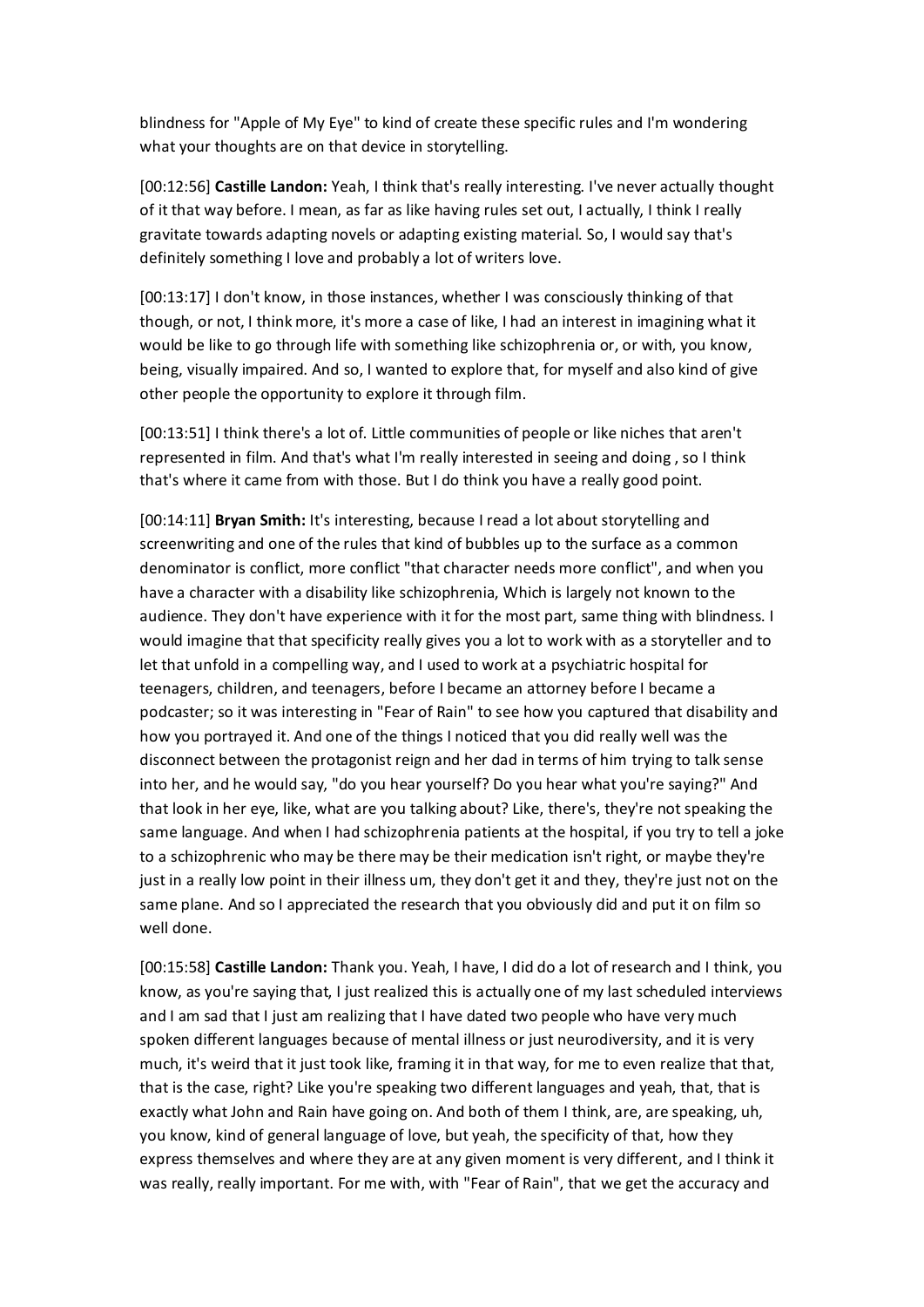not sugar coat things, because that is the reality of living either with a mental illness or with someone you love who has a mental illness. Like you can love someone. And that doesn't mean that there aren't traumatic events that occur or that you don't say something you regret. And there was a lot of temptation or, or guidance from people that I think don't quite, didn't quite understand the project , when we were in development that they would give notes like, "Oh, he kind of seems a little like an asshole here", and it's like, when you're going through something like that, and it's your child, you kind of lose your own self, you know, he's, he's losing his grasp on reality as well. Um, it does things to you that you wouldn't normally do in other circumstances, and the more you love someone, I think that the more kind of irrational you can sometimes be.

[00:18:08] **Bryan Smith:** Right, I'm glad you brought that up. There is a scene and I'm not going to describe it in detail because I don't want to give it away, but there's a scene where. I think the audience will likely lose their affection for the dad, uh, because of a conflict that happens with Rain. Uh, and you're right. There's a humanity to that in revealing that duality of man, that classic duality of man we're all capable of good and evil, and this isn't necessarily a good evil situation, but it's just humanity bubbling to the surface with anger and fear, and these emotional situations sometimes result in that type of conflict. And I'm not saying it's excusable, but that's what happens. And I think it's important to put that on film without sugarcoating it.

[00:18:59] **Castille Landon:** Yeah, I think so too.

[00:19:02] **Bryan Smith:** As you may have noticed, there are great resources and advice mentioned in all our episodes and for many of them, we actually collect all of these resources for you in one easy place: our newsletter. You can go to dream path, pod.com/newsletter to join. It's not fancy. Just an email about each week's episode, featured artists and resources to help you on your journey. Now back to the interview.

[00:19:27] So your casting choices here, can you tell us about the casting process and what you were thinking with Harry Connick and Katherine Heigl? And the most interesting casting choice was Israel for me. And I thought that might've been maybe the most challenging one too.

## [00:19:44] **Castille Landon:** Oh, why is that?

[00:19:46] **Bryan Smith:** Because he was, and again, I'm trying not to give anything away on this interview, but his character had to straddle. Uh, certain, um, straddle two worlds, perhaps, [00:20:00] and there was some ambiguity about him in the film that was not present in other characters, at least not initially. And I'm wondering because he was kind of this perfect boyfriend. How did you seek him out or what was that casting process like? And what were your thoughts going into the casting process in general?

[00:20:22] **Castille Landon:** Yeah. So, I think the biggest thing for me with the casting on this was finding the right Rain. Because the movie really rests on her shoulders. If Madison Iseman had not been able to deliver the kind of performance she did, the film would not have worked.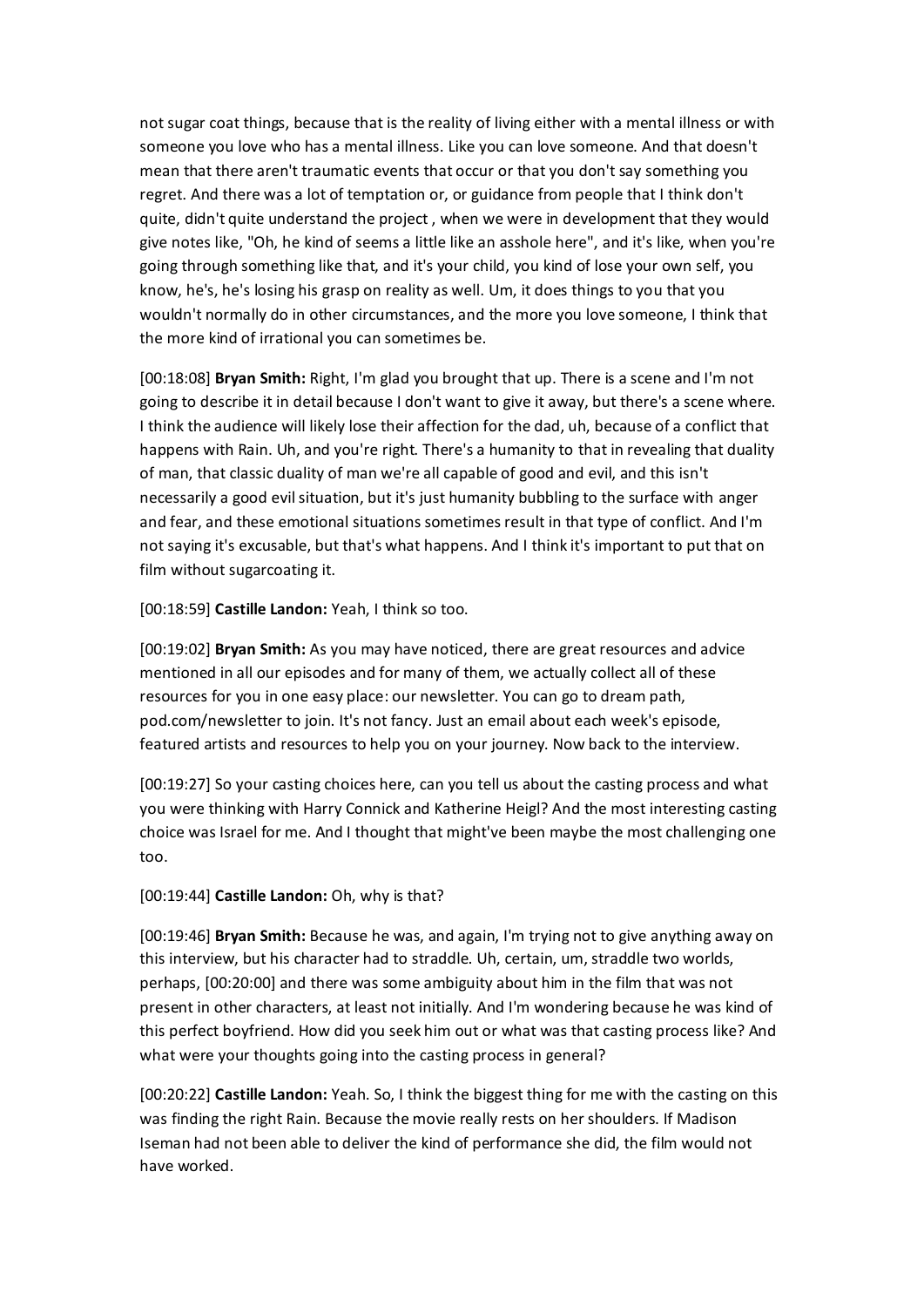## [00:20:36] **Bryan Smith:** Right.

[00:20:36] **Castille Landon:** And of course, I didn't tell her that going into a lot of pressure, But it was, we searched for a long time for that person.

[00:20:45] And it was really important to us to get name actors for the parents, because we wanted to have the freedom to cast, whoever was best for the role with Rain in particular. So we saw a lot of girls. I had like a top three and I think Maddie was actually one of the last people that came in to audition, and as soon as she did, I was like, that's it like. Just you, you knew instantly could be. Cause she is. I've never seen anyone like her. I mean, I work with young actors a lot and she's just so great. But you know, the, the most, um, nerve wracking actually in terms of casting was Harry, because I talked to Catherine, I'm very familiar with her work and that role, I think she really fits and kind of it made sense, but Harry, he doesn't do a lot of movies. And the last movies that I had seen him in were dolphin tale, movies. So while I had seen him do really amazing, I mean, not that he's not amazing in that. It's just so different from this, but I'd seen him do more intense roles, but it was earlier in his career. I had no idea what was [00:22:00] going to show up on set.

[00:22:01] And with those big-name actors, you don't get to audition, man. You just make offers. Um, But what I loved about him was that he is so lovable, because like you said, there are moments in this movie where we don't always love him , he does do some, you know, awful things , that would be, I think, unforgivable in the eyes of the audience, if you have the wrong actor in that role.

## [00:22:27] **Bryan Smith:** Right.

[00:22:28] **Castille Landon:** So to be able to go head to head with this young girl who's going through this, but also be someone that the audience gives the benefit of the doubt to and can see how much he loves her, that was a challenge. And it wasn't until the first scene that I, I was kind of sweating it up to that point because he could have been for all I know he could have been in some kind of cheese ball, you know, actor, at this point in his career, but thank God. He's not, he's so good. And he just got better.

[00:23:00] [00:23:00] **Bryan Smith:** Yeah. He has so much charisma, I think because of his musical career. And it's a testament to how beloved he is in the musical world that he's still relevant and he's still putting out great music. But when you are performing the way he does and I've seen him perform live, I was actually on his float. In Mardi Gras couple of years ago. Yeah. I thought when I was going to be on his float, I would get to meet him. But this float is like 10 miles long. So there was no, no chance of meeting Harry Connick, but, he is so charismatic that he just lights up the screen, so you're right. There's this instant affection for this character, and that gives him the freedom to kind of make some mistakes. So, um, what a fortunate turn of events for you without an audition.

[00:23:48] **Castille Landon:** Yeah. And such a kind human being. So, to be able to like, because there is a component of this where, when your asking actors to go to such a dark place, especially young actors, you know, they, they can sometimes lose themselves in that. And, and I even lose myself in it sometimes, um, with this one. So to have someone who is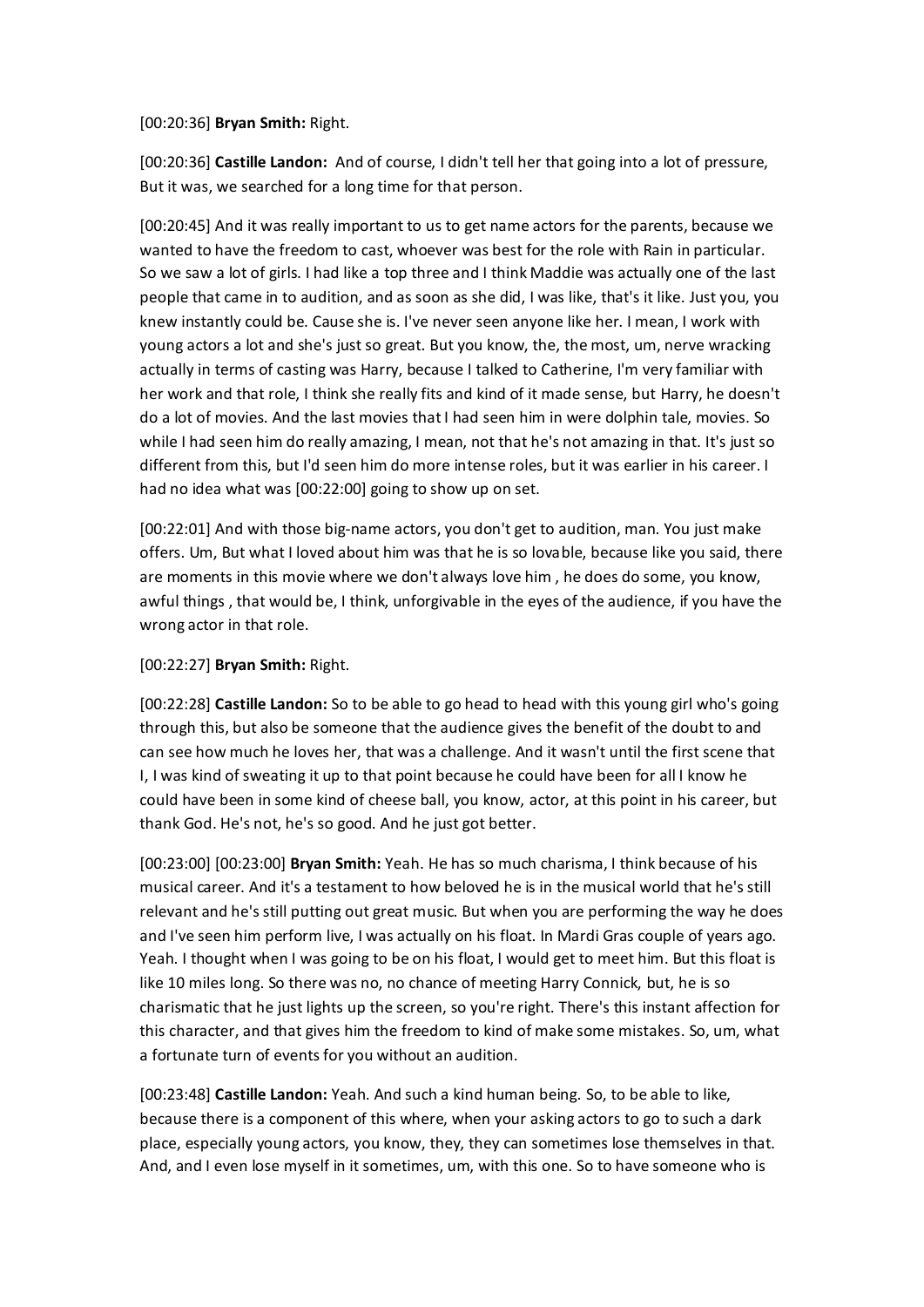not only wildly talented in front of the camera, but also, kind of elevates the emotion or, or like just elevates the mood, on set every single time. He's there is so helpful, you know, and he put Madison at ease and he kind of became a father figure to her, like an extra parent figure to her throughout the course of, um, making that film, and I think it shows honestly.

[00:24:47] **Bryan Smith:** Yeah, and I'm glad you brought up how important Madison's character was in terms of the casting choice. Because, you know, when I was talking about Israel, I was talking more about the fact that with Madison, you know, that Rain's character is real and, you know, there's a certainty to that character and her role in the film, but with Israel, and like I said, he's straddling these two worlds and he's also this very welcome presence amid this world of chaos , and, uh, I thought he just did a great job in that role.

[00:25:22] **Castille Landon:** I think so, you know, what's interesting with him is , we actually had cast a different actor who's a friend of mine and very well-known and he, bailed at like the last minute. And, um, so we had not even looked hardly for other people.

[00:25:39] And like a couple, I think it was like a couple of weeks out. I can't remember exactly, but it was pretty close to shooting and we'd already casted Maddie. And we had a chemistry read between the two of them and they were great together. So, it was a real blow to me, especially since it was a friend. And it was weird because I went back to my notebooks because this film, I wrote like three years before we actually got to make it.

[00:26:06] And as soon as I start writing something, I come up with a kind of ideal cast in my head and I went back to my notebooks to see who I had written down and Israel was on there, like on my list. And so we put the offer out to Izzy and he loved the role and took it. And he's just, he's someone who brings a hundred percent of himself.

[00:26:32] He's not even like, it's so great because. He's he just, he can't lie, you know, Israel can't, and I think that's what makes him such a perfect Caleb, because I think Caleb's kind of like that too. He's just so authentically him, and luckily, authentically Israel is like a wonderful human being, so yeah, I think he just has this kind of like almost childlike magic to him or, or kind of an innocence and an acceptance in that, you know, he's not judgmental and he's very similar to the character I think, or else, I don't know. Maybe he just became more like the character around me because of what it was.

[00:27:16] **Bryan Smith:** Because he's a great actor. So, going back to Madison's performance, did you worry going in that you were going to find an actress that perhaps you were going to be stuck with an actress that was not capable of that balance between capturing the horror of that reality, but also not overplaying it kind of an overwrought performance?

[00:27:42] Because I would think that that would be instinctively where young actors go. If they're trying to play someone who's crazy, quote, unquote, or insane, or going out of their mind, they're just going to go over the top and on screen, it's gonna seem off. So how did you approach that issue?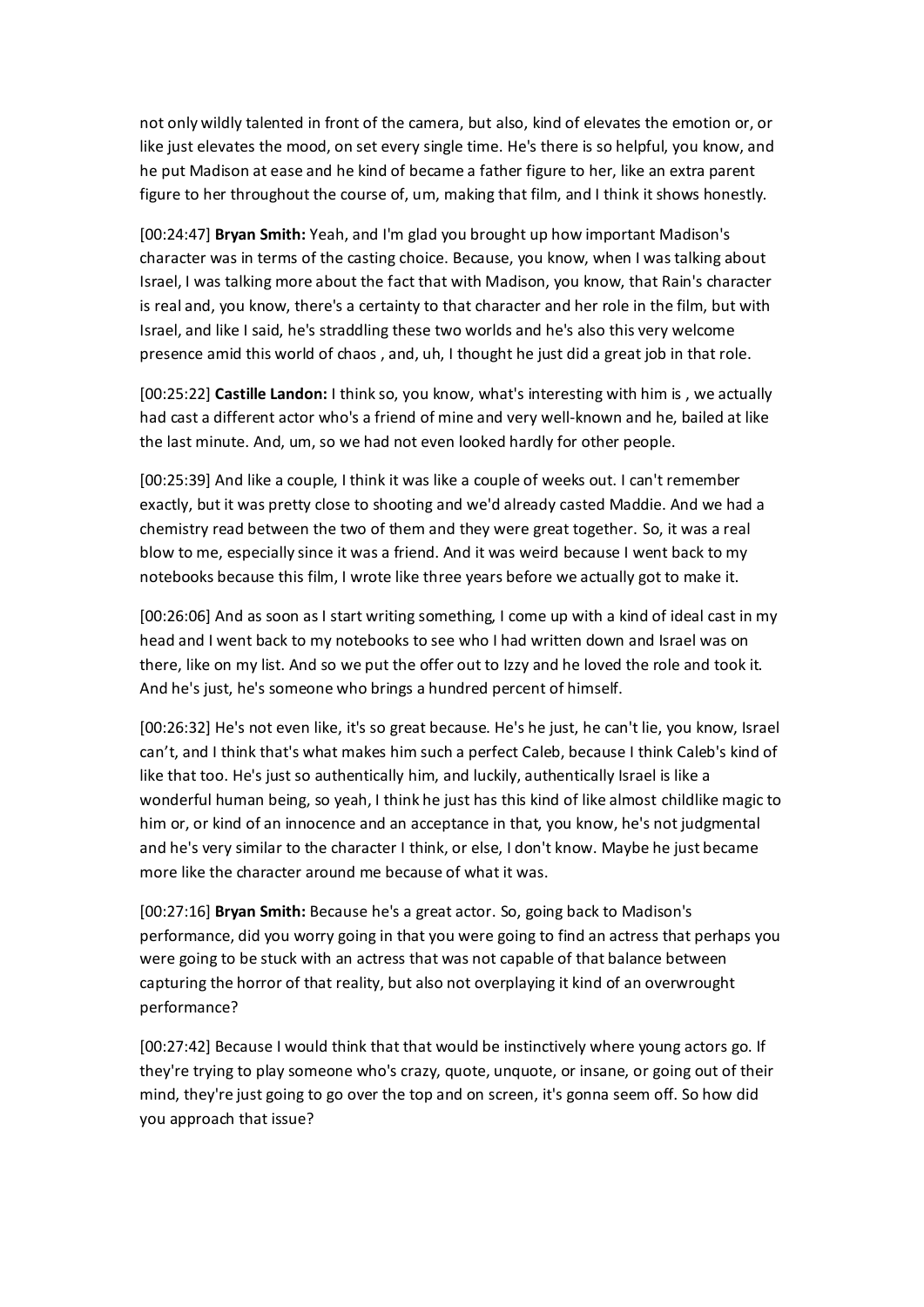[00:28:01] **Castille Landon:** I mean, I think that was something that we really looked for in the casting phase when we were auditioning actors, because there is the temptation to overdo it and you see it in a lot of movies and it makes it very uncomfortable to watch.

[00:28:15] I think there's a movie out right now that is facing that kind of issue. I think that that's absolutely right. So, it all came down to auditioning. I mean, I think it would have been something that I would have been terrified of have had, we had to cast some name actress in that role. And there were, there was a producer on prior to this that was like, "we want Bella Thorne" and it's like, you know, I don't know, maybe she would have done it perfectly, but like to just put an offer out the way that we did with the other cast members, without having the opportunity to see someone come in and do it, I think that might be where you get yourself into trouble. As a filmmaker, I think with complex characters like this, you just have to see them do it because even the most professional or talented actors, I don't know that they could necessarily play someone this nuanced in such a way that didn't. Make you cringe to watch it.

[00:29:15] **Bryan Smith:** Yeah. That's a good way of putting it, cringe. So that causes the audience. Oh, ouch. And Eugenie's character. She was her characters named Dani. Is that the name? Yeah, so right out of the gate, the very first scene where she kind of appears through the window of the car. You're like, "okay, now we're in for something pretty fun here", because she's so eccentric and in lights up the screen in her own way. So, what were your thoughts going into that casting choice?

[00:29:47] **Castille Landon:** So that role was actually written as a man Dan McConnell, and the producers couldn't agree on who we wanted. There were two people that we finally, we saw so many audition tapes for that role, and it came down to two men and there were, I mean, just brawls constantly over who it was going to be. And we were down to looking at locations and I saw a picture of this house with the homeowner in it. And my friend who was a location manager was like, "Oh yeah, she, owns the house" and there was just something that immediately clicked for me.

[00:30:24] And he said she was an actress, and she'd done the Hunger Games and I was like, I've never heard of her. I need to see her on tape for this, and she sent in her tape within like 24 hours because she just nails everything she does, I think, and it was perfect, but it was also a huge change to the story because there's so many other elements in that the character then takes on as a woman versus a man, things, you lose things you gain , and I didn't think that given the turmoil over this character that my producers, we're just going to accept it. So, I actually sent her audition tape without her or anyone else knowing to Harry, because I thought "Harry is going to dig this", Harry loves like interesting women and he wrote back and was like, "Oh, you have to do this. This is so cool" and so I just forwarded his message with her audition tape to the producers and was like, "guys, this is a great idea" and because I think, you know, I got his seal of approval. They were on board with it and, um, and then it became Danny McConnell.

[00:31:36] **Bryan Smith:** Oh, that's brilliant. Actually, because once he blesses it, I don't know how you can go back from that.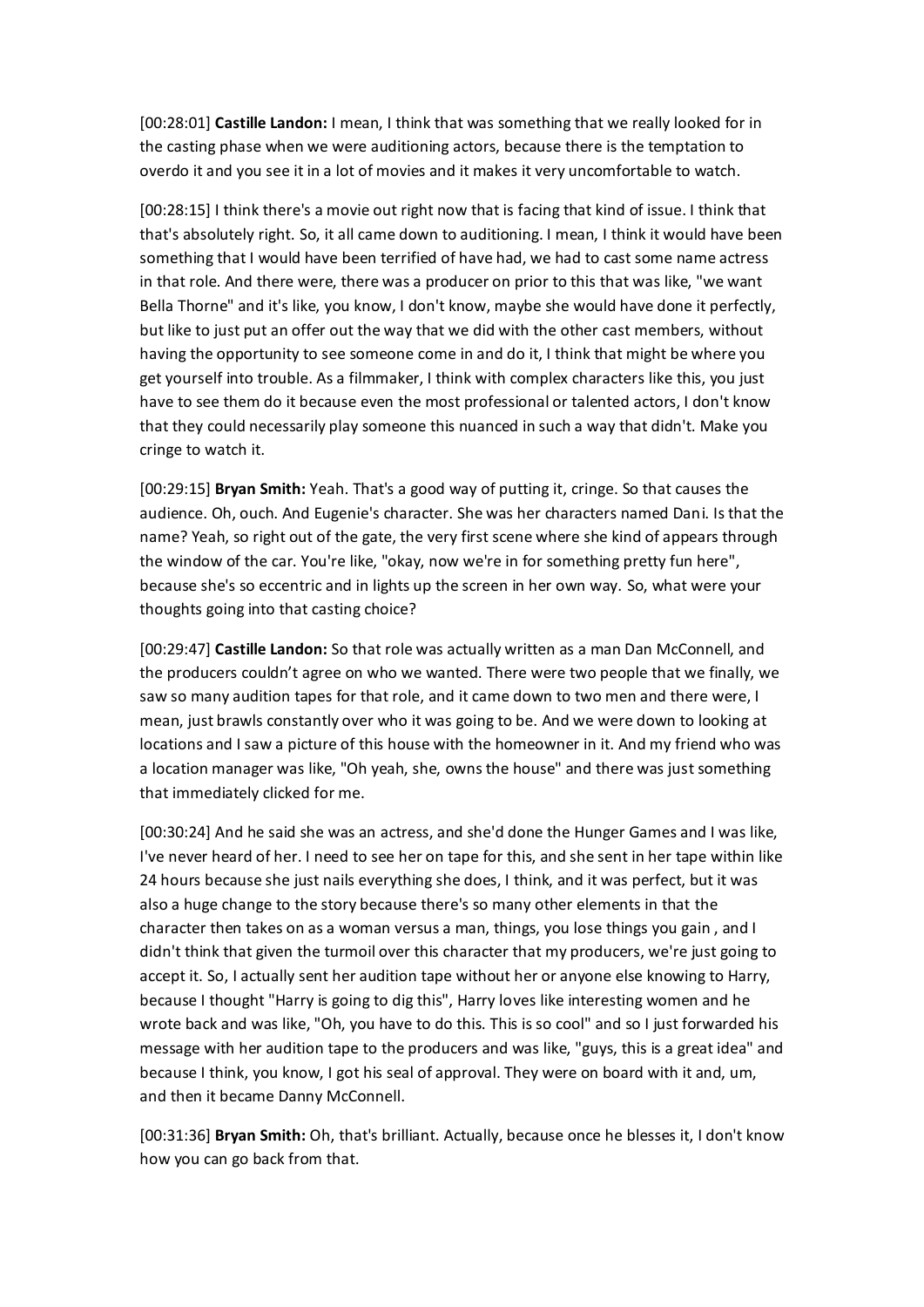[00:31:42] **Castille Landon:** Yeah, exactly. Exactly.

[00:31:45] **Bryan Smith:** So, the release of the film, it's now available streaming on all platforms, right?

[00:31:50] **Castille Landon:** Apple, Amazon, um, everywhere people can buy or rent movies.

[00:31:57] **Bryan Smith:** Awesome. So, what are your current and future [00:32:00] projects that you're excited about?

[00:32:02] **Castille Landon:** Well, I just finished filming two movies in Bulgaria over the fall and winter. So, I'm in post on those and they're the third and fourth installments of the "After" franchise. So, romance and it's kind of living in a similar world as "Rain". I mean, there's no mental illness. Well, actually there is there's addiction: alcoholism. But I like stuff that is geared towards young women, honestly. And whether that's to kind of open up a larger discussion about mental health or about sexuality and how to express that in a, you know, safe way, both mentally and physically, which I think these films do. That's exciting, and I have, now that I've done, you know, those three movies being "Fear of Rain" and then the two "After" movies, I have a lot of stuff coming up,

[00:32:59] **Bryan Smith:** I would imagine. Yeah. I imagine that this opened up quite a few doors for you.

[00:33:03] **Castille Landon:** Yeah, it is. It's great.

[00:33:05] **Bryan Smith:** Are you going to think about going back into acting? Are you going to stick behind the camera for a while?

[00:33:10] **Castille Landon:** I'm kinda open to doing whatever I did act in a movie last year that Justin Long directed, just kind of as a little fun thing. I love acting the thing is though, I, it wasn't good for my own mental health auditioning because that's what acting actually is. And I think a lot of people don't understand that, like you don't actually get to act very often, you are auditioning and you're selling yourself and it takes a real toll on someone like that's why those people get paid, what they get paid, because it is, it puts you through the ringer, you know, I mean, when I write something, I always get nervous to share it with people because it does feel like an extension of myself, but it's so much more personal even when it's not personal. I mean, when I see an actor come in the room, I want them to do really well. I, like, every single time someone comes in the room, I'm like, this could be the person. And then usually it's not, but I never have ill wishes, but when you're on the other side of that table, man, you just are, it's a lot. You know, you feel like you're never good enough. So, so all of that is to, you know, it's a long way of saying I would love to do other stuff, but I'm not going to put myself through the audition process. So I don't know where that leaves me.

[00:34:35] **Bryan Smith:** Yeah, well, does that experience, that personal experience with the emotional turmoil of auditioning, give you something to offer actors when you are auditioning them? I mean, you have that level of empathy now.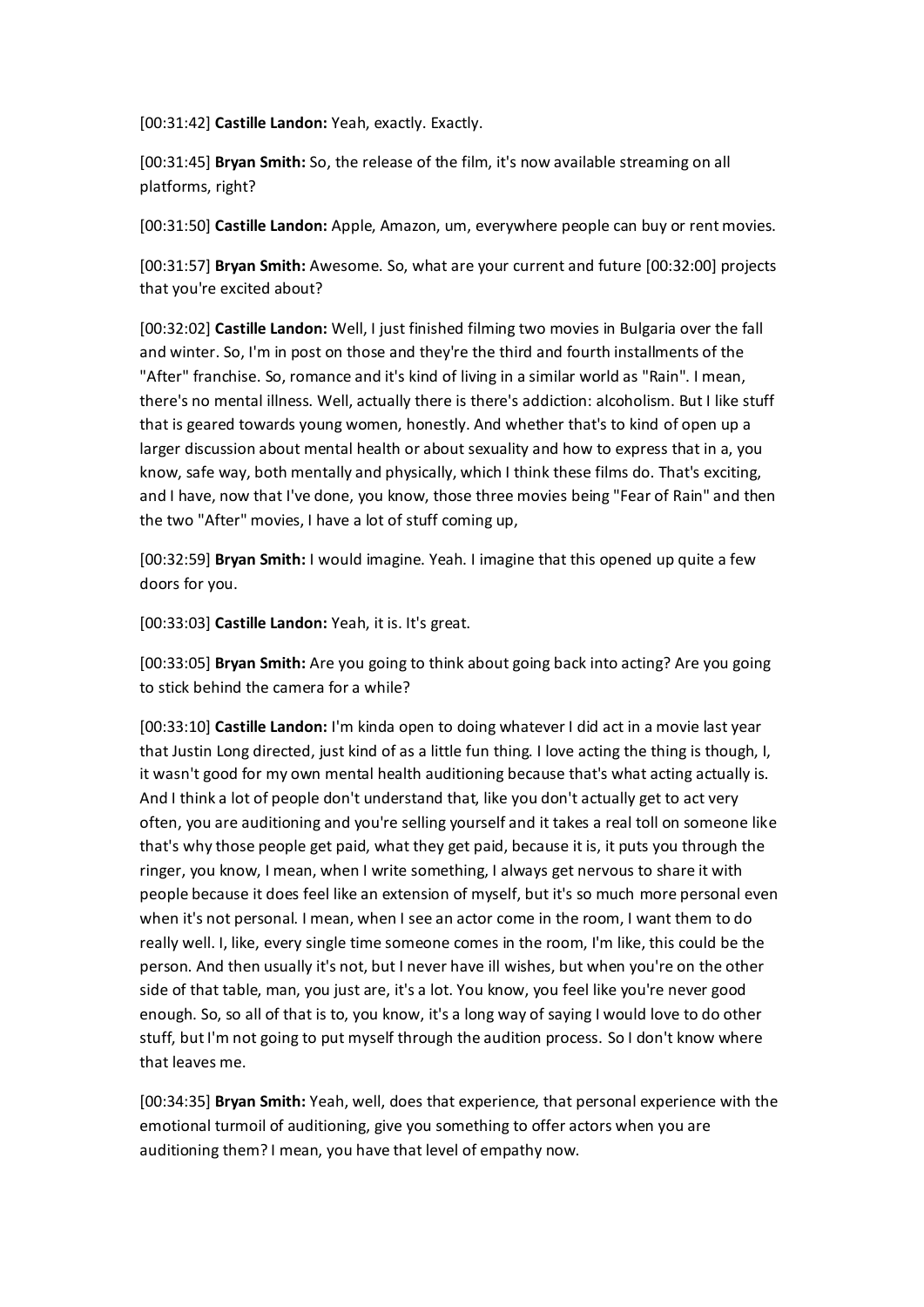[00:34:47] **Castille Landon:** Oh, yeah. Yeah, I think absolutely. And I think it really helps. My background in acting I think is, is really helpful when working with actors, um, particularly with young actors, so I like, I love that I had that background, whether I actually use it, you know, in the future or not. I think it's really helpful.

[00:35:08] **Bryan Smith:** What was it like? This is kind of a random question, but what was it like working with Burt Reynolds before he passed? That must have been one that must've been one of his last films.

[00:35:16] **Castille Landon:** Yeah, it was. And, you know, he, he, I loved working with him. He's such a sweetheart, and at the same time, like it made me really sad because he was this huge movie star. And then to kind of see, I guess, him at the end, you know, going towards the end of his career and he had to use a prompter and, honestly through, through like the month that we had him onset, I wasn't fully sure if he even knew my name, even though he was like that we constantly talked, he just was kind of a little out of it. But then I heard afterwards, he, he was like, constantly talk about me, which was really cool. and like we did a film festival thing together and he kept mentioning working with me instead of the film that he was there to promote. So, um, I mean, he was so lovely, and he used to tell -God, I have this obsession, I guess you could say with, old Hollywood and like the kind of machinations, uh, and he would tell me all of these stories about how he would date, Lucille Ball's daughter. Even though Lucy was, you know, about the same age as him and he's like, no, I wouldn't date her, her daughter. Yeah.

[00:36:36] **Bryan Smith:** Yeah. It's, it's the kind of stuff that doesn't really date well, but. In terms of the jokes or the humor of people from that generation, but still you, you kind of have this reverence in this appreciation for the fact that he is this legend and, and that was the humor back then, that was the movie star approach back in the, back in the day and you just can't ignore the performances of deliverance and Cannonball run and kind of the, the cultural impact that that guy had.

[00:37:07] **Castille Landon:** Yeah, and honestly, like I love working with older actors. There is a difficulty working with older actors because, um, it's hard to remember lines. I mean, it's hard for me to remember lines, but once you start getting into your sixties, seventies, eighties, it is hard but there's just something so genuine. Like I got to work with John Cleese and, uh, I've worked at several older actors and they, they, they also just can't lie. I guess that's a kind of through line with what I look for in an actor is like, it doesn't necessarily matter like all of the homework that people do and like the stress, a lot of actors place into their work, all the research and stuff at the end of the day, it's like, can you just be genuine in front of the camera, and be vulnerable enough to just be yourself without judging it and without these walls. And that's very difficult, but the older actors just kind of, they don't worry about it.

[00:38:11] **Bryan Smith:** Yeah., you did such a nice job with fear of rain. I I'm sure this film is going to go some great places and get awards consideration. I enjoyed it. And thanks for sharing your story with my listeners. I have one last question for you for my listeners. And that is this. What advice do you have for young, aspiring screenwriters' filmmakers to break into the business? And it can be educational advice. It can be motivational. It could be